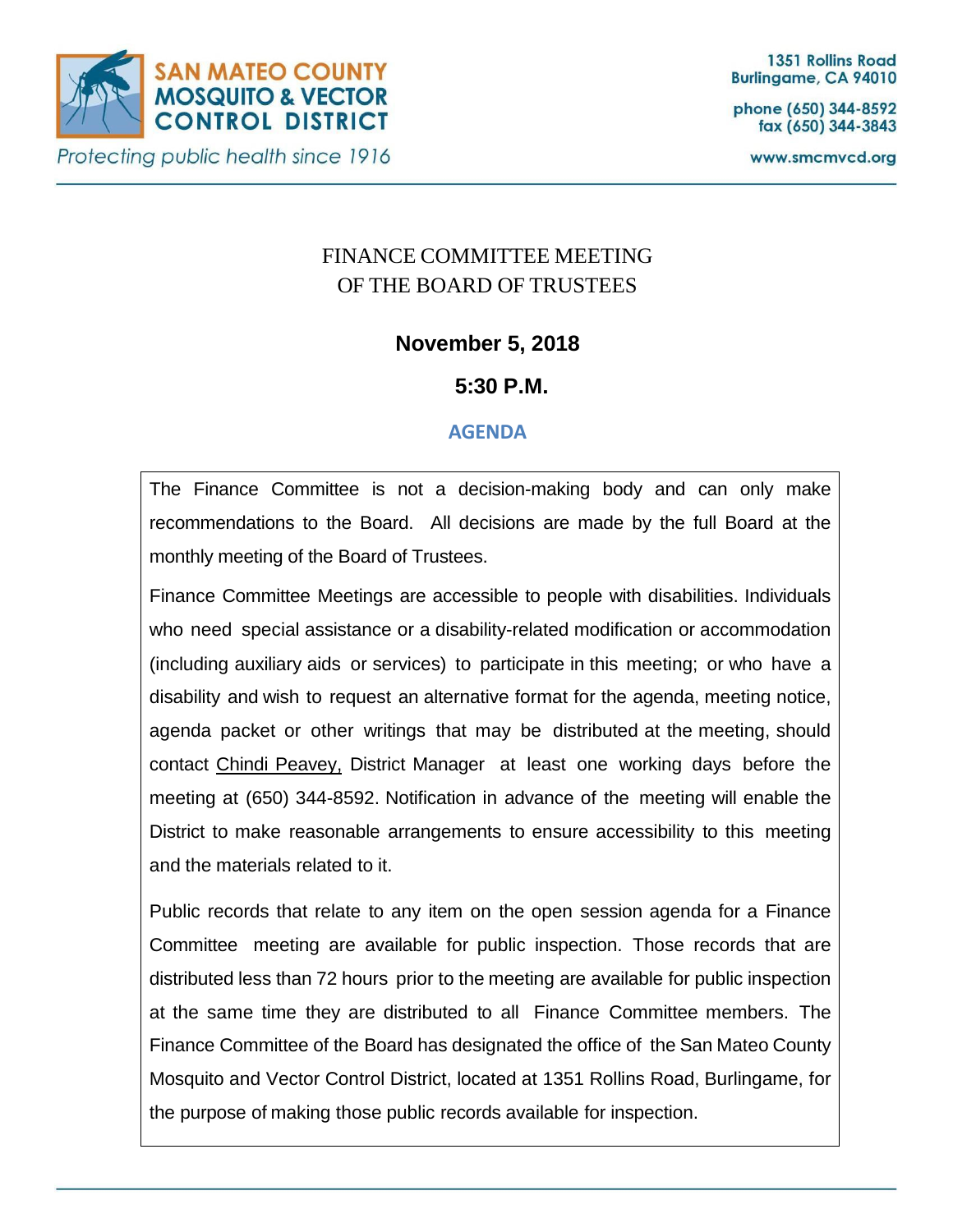#### **1. CALL TO ORDER**

#### **2. PLEDGE OF ALLEGIANCE**

#### **3. ROLL CALL**

Mason Brutschy (Chair), Town of Atherton Muhammad Baluom, City of Millbrae Ray Williams, Town of Portola Valley Robert Riechel, City of San Bruno Rick Wykoff, City of Foster City

#### **4. PUBLIC COMMENTS AND ANNOUNCEMENTS**

This time is reserved for members of the public to address the Finance Committee of the Board relative to matters of the Committee not on the agenda. No action may be taken on non-agenda items unless authorized by law. Comments will be limited to five minutes per person (or ten minutes where a translator is being used).

#### **5. REGULAR AGENDA**

- A. Review Monthly Financial Reports
	- Financial Report for September, 2018
	- **Action** Motion to recommend the Board Approve the Monthly Financial Reports
- B. Discussion of the budget surplus from FY 2017-18
- C. Recommend to the Board that funds in the Equipment Replacement Reserve Fund be transferred from the General Fund to the Capital Project Reserve account in the Treasury
- D. Review Financial Policies from the District Policy Manual
	- District Policy 6070 Investment of District Funds *consider adding language to clarify that the Capital Project Reserve Fund and the Equipment Replacement Reserve Fund are the same fund which is called the Capital Project and Equipment Replacement Reserve Fund*

**Action** Motion to recommend Board approval of changes in District Policy 6070

• District Policy 6100 Journal Entry Approval – *consider slight grammatical changes for clarity*

**Action** Motion to recommend Board approval of District Policy 6100